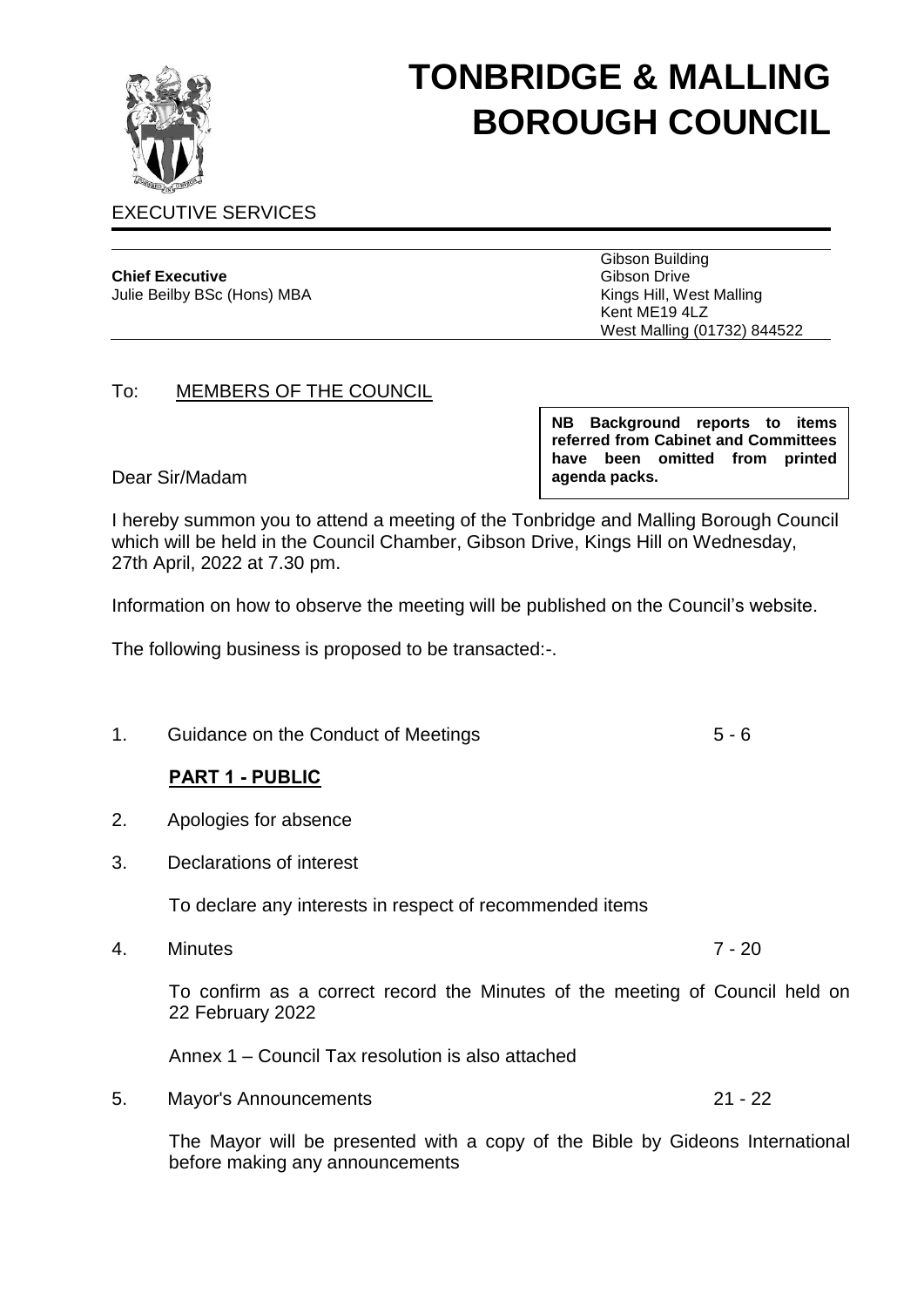- 6. Questions from the public pursuant to Council Procedure Rule 23 24 No 5.6
- 7. Questions from Members pursuant to Council Procedure Rule 25 26 No 5.5
- 8. Leader's Announcements 27 28 9. Review of Governance Arrangements 29 - 88

This report asks Members to (a) note the revisions to the Council's executive governance arrangements and (b) approve the creation of new Scrutiny Select Sub-Committees in light of the recommendations from the recent Peer Review by the Local Government Association (LGA) and the publication of the final recommendations of the Local Government Boundary Commission for England (LGBCE).

10. Reports, Minutes and Recommendations 69 - 89 - 90

To receive and consider reports, minutes and recommendations from the meetings of the Cabinet and Committees set out in the Minute Book and officers' reports on any matters arising from them, and to receive questions and answers on any of those reports.

#### **Matters for recommendation to the Council are indicated below at items 11 to 14.**

11. Gambling Act 2005 - Statement of Principles for Gambling 91 - 152

Item LA 22/8 referred from the Licensing and Appeals Committee of 8 March 2022

12. Replacement of Uniform Systems 153 - 154

Item CB 22/47 referred from the Cabinet of 15 March 2022

The report of the Director of Finance and Transformation was considered in private so as not to disclose any financial or business affairs of any particular person and has not been attached.

13. Review of Code of Conduct 155 - 216

Item GP 22/12 referred from the General Purposes Committee of 22 March 2022

14. Audit Committee Annual Report 217 - 226

Item AU 22/15 referred from Audit Committee of 4 April 2022

15. Appointments to Outside Bodies 227 - 228

The Council are asked to consider appointments to outside bodies as detailed in the report.